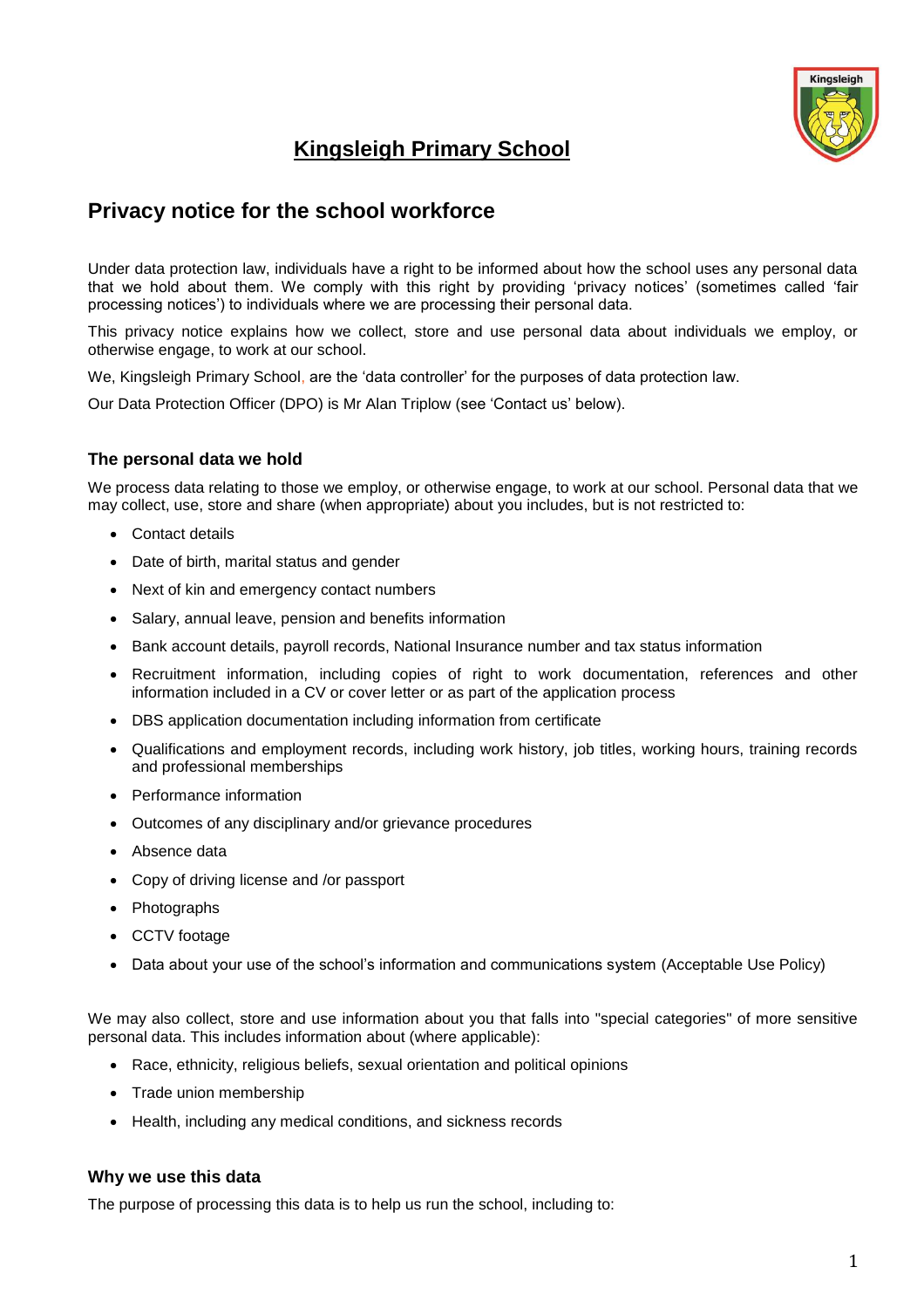- Enable you to be paid
- Facilitate safe recruitment, as part of our safeguarding obligations towards pupils
- Support effective performance management
- Inform our recruitment and retention policies
- Allow better financial modelling and planning
- Enable equalities monitoring
- Improve the management of workforce data across the sector
- Support the work of the School Teachers' Review Body

## **Our lawful basis for using this data**

We only collect and use personal information about you when the law allows us to. Most commonly, we use it where we need to:

- Fulfil a contract we have entered into with you
- Comply with a legal obligation
- Carry out a task in the public interest

Less commonly, we may also use personal information about you where:

- You have given us consent to use it in a certain way
- We need to protect your vital interests (or someone else's interests)

Where you have provided us with consent to use your data, you may withdraw this consent at any time. We will make this clear when requesting your consent, and explain how you go about withdrawing consent if you wish to do so.

Some of the reasons listed above for collecting and using personal information about you overlap, and there may be several grounds which justify the school's use of your data.

## **Collecting this information**

While the majority of information we collect from you is mandatory, there is some information that you can choose whether or not to provide to us.

Whenever we seek to collect information from you, we make it clear whether you must provide this information (and if so, what the possible consequences are of not complying), or whether you have a choice.

#### **How we store this data**

Personal data is stored in line with our data protection policy.

We create and maintain an employment file for each staff member. The information contained in this file is kept secure and is only used for purposes directly relevant to your employment.

Once your employment with us has ended, we will retain this file and delete the information in it in accordance with our data retention policy which can be found at <https://irms.site-ym.com/page/SchoolsToolkit>

## **Data sharing**

We do not share information about you with any third party without your consent unless the law and our policies allow us to do so.

Where it is legally required, or necessary (and it complies with data protection law), we may share personal information about you with: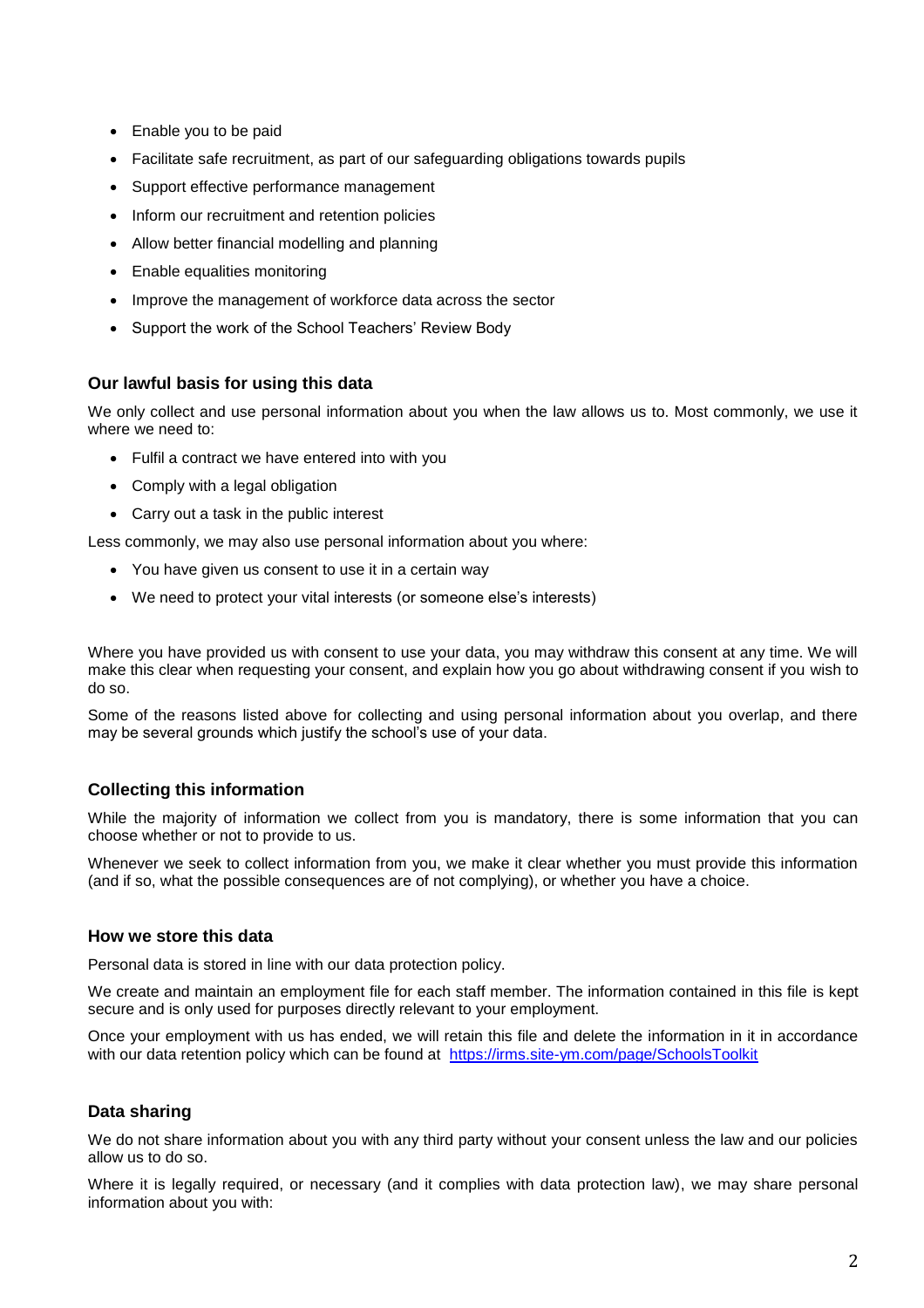- Our local authority to meet our legal obligations to share certain information with it, such as safeguarding concerns
- The Department for Education
- Your family or representatives
- Educators and examining bodies
- Our regulator Ofsted
- Suppliers and service providers to enable them to provide the service we have contracted them for, such as payroll
- Financial organisations
- Central and local government
- Our auditors
- Survey and research organisations
- Trade unions and associations
- Health authorities
- Security organisations
- Health and social welfare organisations
- Professional advisers and consultants
- Charities and voluntary organisations
- Police forces, courts, tribunals
- Professional bodies
- Employment and recruitment agencies

#### **Transferring data internationally**

Where we transfer personal data to a country or territory outside the European Economic Area, we will do so in accordance with data protection law.

#### **Your rights**

#### **How to access personal information we hold about you**

Individuals have a right to make a **'subject access request'** to gain access to personal information that the school holds about them.

If you make a subject access request, and if we do hold information about you, we will:

- Give you a description of it
- Tell you why we are holding and processing it, and how long we will keep it for
- Explain where we got it from, if not from you
- Tell you who it has been, or will be, shared with
- Let you know whether any automated decision-making is being applied to the data, and any consequences of this
- Give you a copy of the information in an intelligible form

You may also have the right for your personal information to be transmitted electronically to another organisation in certain circumstances.

If you would like to make a request, please contact our data protection officer.